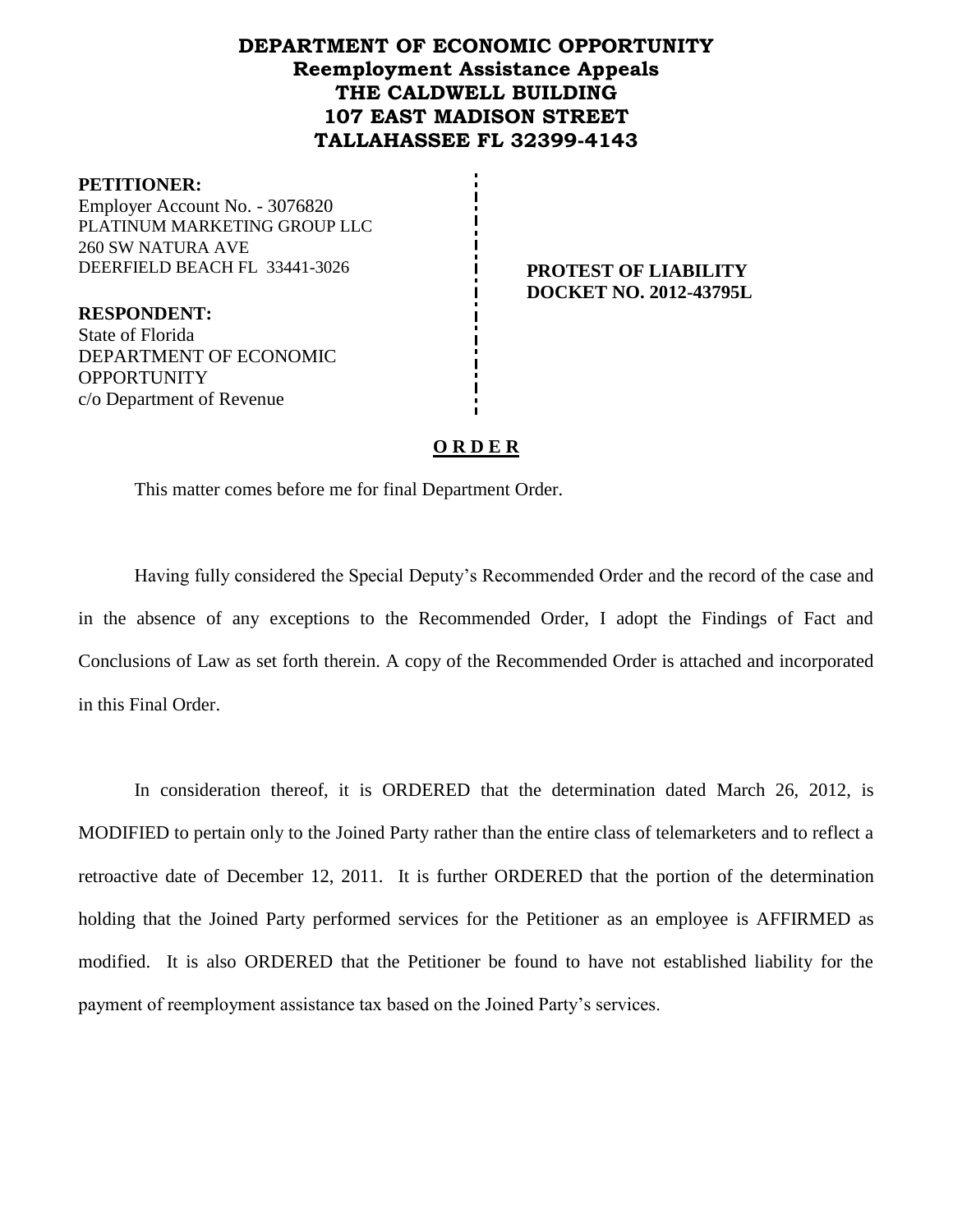#### **JUDICIAL REVIEW**

Any request for judicial review must be initiated within 30 days of the date the Order was filed. Judicial review is commenced by filing one copy of a *Notice of Appeal* with the DEPARTMENT OF ECONOMIC OPPORTUNITY at the address shown at the top of this Order and a second copy, with filing fees prescribed by law, with the appropriate District Court of Appeal. It is the responsibility of the party appealing to the Court to prepare a transcript of the record. If no court reporter was at the hearing, the transcript must be prepared from a copy of the Special Deputy's hearing recording, which may be requested from the Office of Appeals.

Cualquier solicitud para revisión judicial debe ser iniciada dentro de los 30 días a partir de la fecha en que la Orden fue registrada. La revisión judicial se comienza al registrar una copia de un *Aviso de Apelación* con la Agencia para la Innovación de la Fuerza Laboral [*DEPARTMENT OF ECONOMIC OPPORTUNITY]* en la dirección que aparece en la parte superior de este *Orden* y una segunda copia, con los honorarios de registro prescritos por la ley, con el Tribunal Distrital de Apelaciones pertinente. Es la responsabilidad de la parte apelando al tribunal la de preparar una transcripción del registro. Si en la audiencia no se encontraba ningún estenógrafo registrado en los tribunales, la transcripción debe ser preparada de una copia de la grabación de la audiencia del Delegado Especial [*Special Deputy*], la cual puede ser solicitada de la Oficina de Apelaciones.

Nenpòt demann pou yon revizyon jiridik fèt pou l kòmanse lan yon peryòd 30 jou apati de dat ke Lòd la te depoze a. Revizyon jiridik la kòmanse avèk depo yon kopi yon *Avi Dapèl* ki voye bay DEPARTMENT OF ECONOMIC OPPORTUNITY lan nan adrès ki parèt pi wo a, lan tèt *Lòd* sa a e yon dezyèm kopi, avèk frè depo ki preskri pa lalwa, bay Kou Dapèl Distrik apwopriye a. Se responsabilite pati k ap prezante apèl la bay Tribinal la pou l prepare yon kopi dosye a. Si pa te gen yon stenograf lan seyans lan, kopi a fèt pou l prepare apati de kopi anrejistreman seyans lan ke Adjwen Spesyal la te fè a, e ke w ka mande Biwo Dapèl la voye pou ou.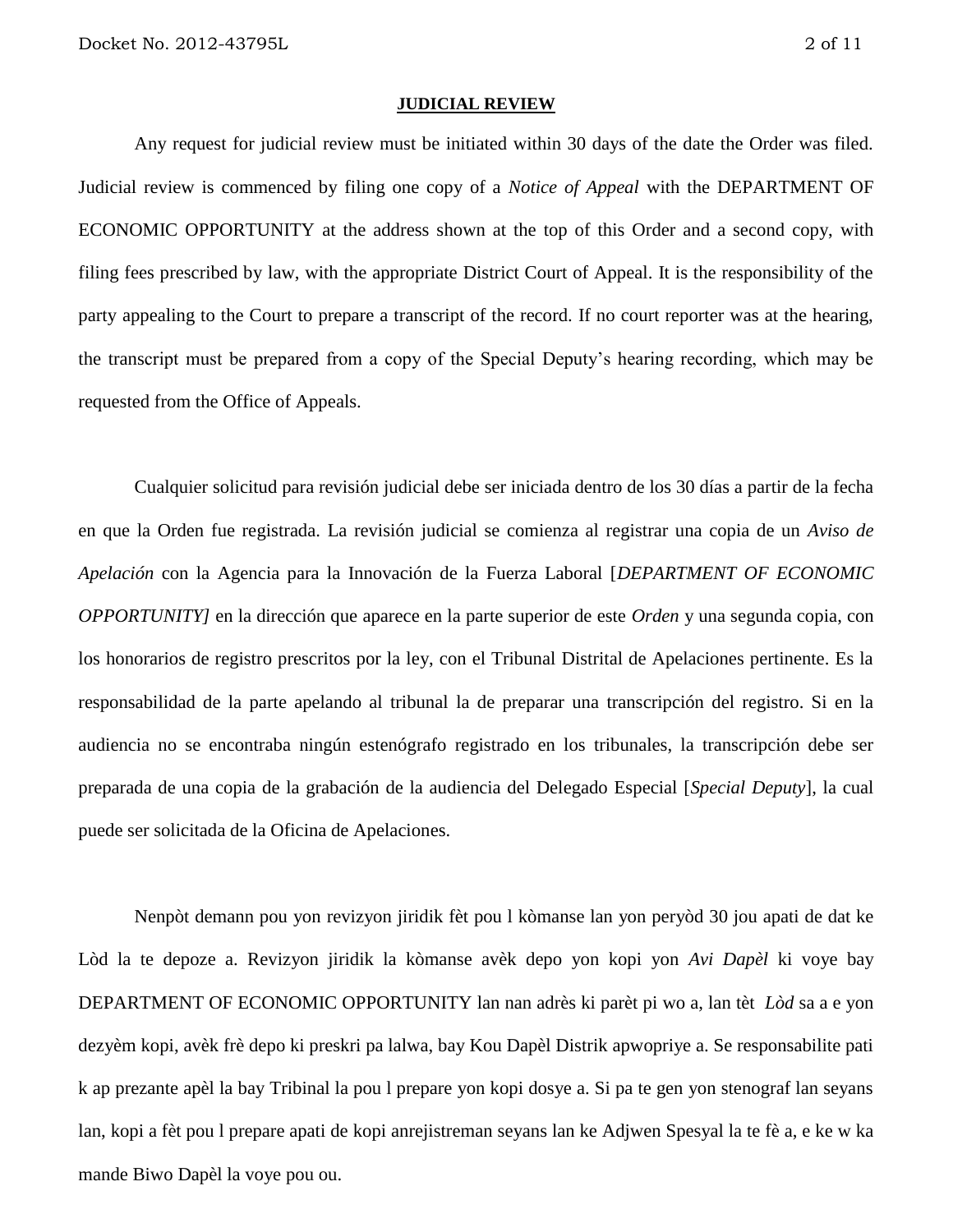DONE and ORDERED at Tallahassee, Florida, this \_\_\_\_\_\_\_ day of **September, 2012**.



Altemese Smith, Assistant Director, Reemployment Assistance Services DEPARTMENT OF ECONOMIC OPPORTUNITY

FILED ON THIS DATE PURSUANT TO § 120.52, FLORIDA STATUTES, WITH THE DESIGNATED DEPARTMENT CLERK, RECEIPT OF WHICH IS HEREBY ACKNOWLEDGED.

\_\_\_\_\_\_\_\_\_\_\_\_\_\_\_\_\_\_\_\_\_\_\_\_\_\_\_\_ \_\_\_\_\_\_\_\_\_\_\_\_ DEPUTY CLERK DATE

### **CERTIFICATE OF SERVICE**

**I HEREBY CERTIFY that true and correct copies of the foregoing Final Order have been furnished to the persons listed below in the manner described, on the \_\_\_\_\_\_\_ day of September, 2012**.

Shones b

SHANEDRA Y. BARNES, Special Deputy Clerk DEPARTMENT OF ECONOMIC **OPPORTUNITY** Reemployment Assistance Appeals 107 EAST MADISON STREET TALLAHASSEE FL 32399-4143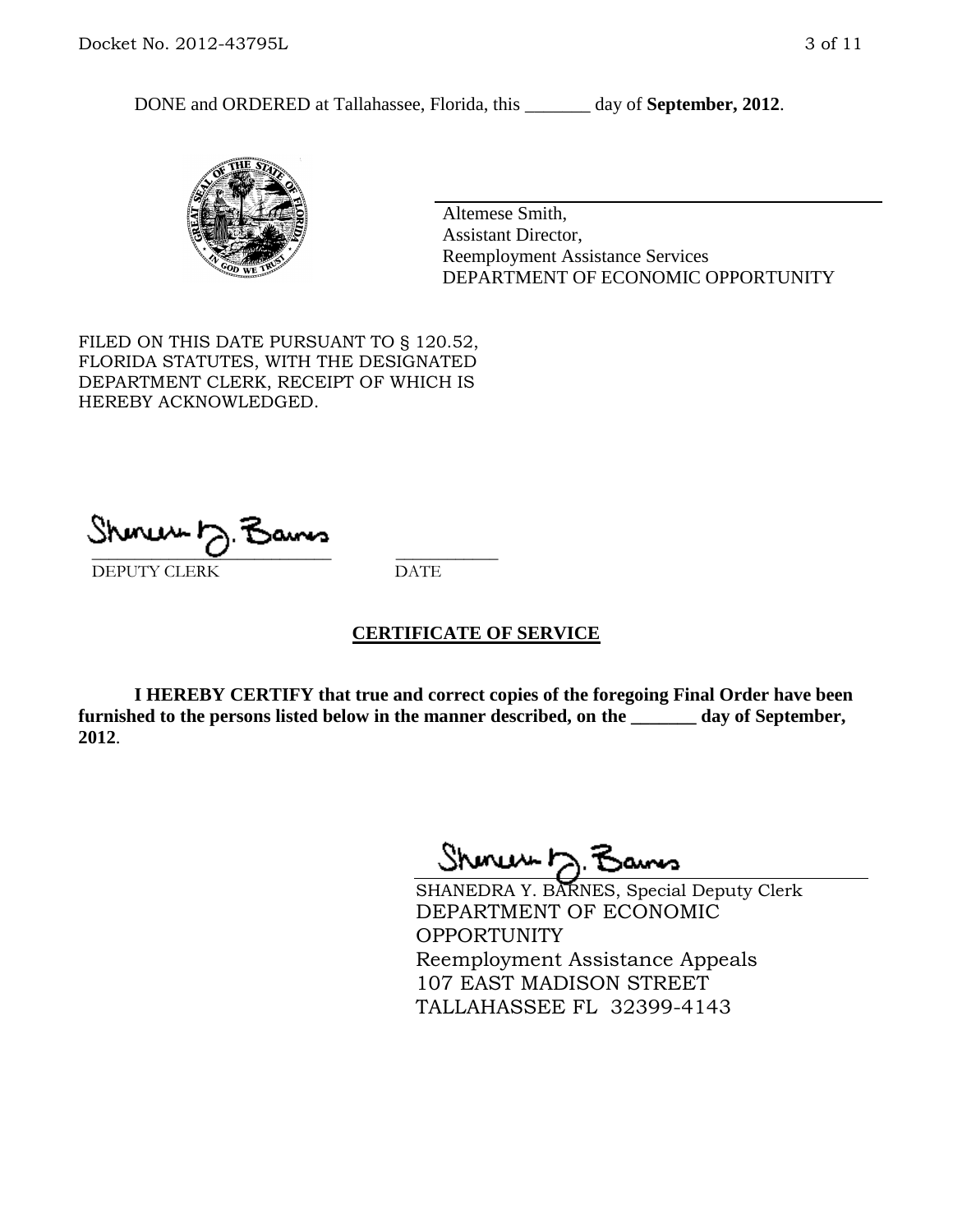By U.S. Mail:

PLATINUM MARKETING GROUP LLC 260 SW NATURA AVE DEERFIELD BEACH FL 33441-3026

MARTHA VEGA 1500 NE 62ND STREET APT 2 FT LAUDERDALE FL 33334

DEPARTMENT OF REVENUE ATTN: VANDA RAGANS - CCOC #1-4857 5050 WEST TENNESSEE STREET TALLAHASSEE FL 32399

HECTOR E LORA ESQUIRE COVE & ASSOCIATES PA 225 SOUTH 21ST AVENUE HOLLYWOOD FL 33020

MAITLAND TAX ATTN GORDON HERGET SUITE 160 2301 MAITLAND CENTER PARKWAY MAITLAND FL 32751-4192

State of Florida DEPARTMENT OF ECONOMIC OPPORTUNITY c/o Department of Revenue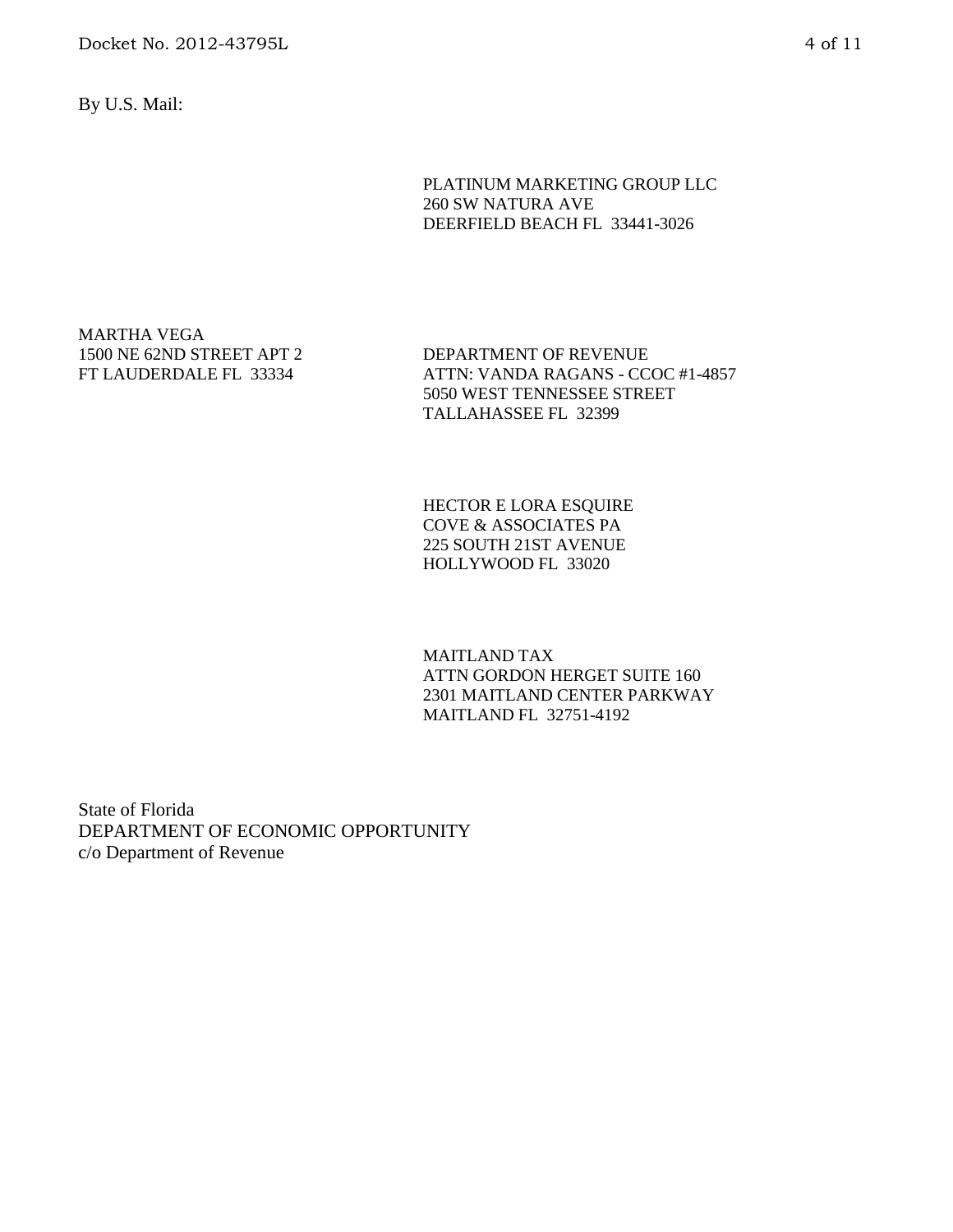## **DEPARTMENT OF ECONOMIC OPPORTUNITY Reemployment Assistance Appeals**

MSC 347 CALDWELL BUILDING 107 EAST MADISON STREET TALLAHASSEE FL 32399-4143

#### **PETITIONER:**

Employer Account No. - 3076820 PLATINUM MARKETING GROUP LLC 260 SW NATURA AVE DEERFIELD BEACH FL 33441-3026

## **PROTEST OF LIABILITY DOCKET NO. 2012-43795L**

**RESPONDENT:** State of Florida DEPARTMENT OF ECONOMIC OPPORTUNITY c/o Department of Revenue

# **RECOMMENDED ORDER OF SPECIAL DEPUTY**

TO: Assistant Director, Interim Executive Director, Reemployment Assistance Services DEPARTMENT OF ECONOMIC OPPORTUNITY

This matter comes before the undersigned Special Deputy pursuant to the Petitioner's protest of the Respondent's determination dated March 26, 2012.

After due notice to the parties, a telephone hearing was held on July 12, 2012. The Petitioner was represented by its attorney. The Petitioner's managing member testified as a witness. The Respondent, represented by a Department of Revenue Tax Specialist, appeared and testified.

The record of the case, including the recording of the hearing and any exhibits submitted in evidence, is herewith transmitted. Proposed Findings of Fact and Conclusions of Law were received from the Petitioner.

#### **Issue:**

Whether services performed for the Petitioner by the Joined Party and other individuals working as telephone agents constitute insured employment pursuant to Sections 443.036(19), 443.036(21); 443.1216, Florida Statutes, and if so, the effective date of the liability.

### **Findings of Fact:**

1. The Petitioner is a Florida limited liability company which operates a telemarketing firm. The Petitioner has approximately 170 telemarketers all of whom are classified by the Petitioner as independent contractors. The telemarketers generate leads for the Petitioner's clients by conducting consumer surveys.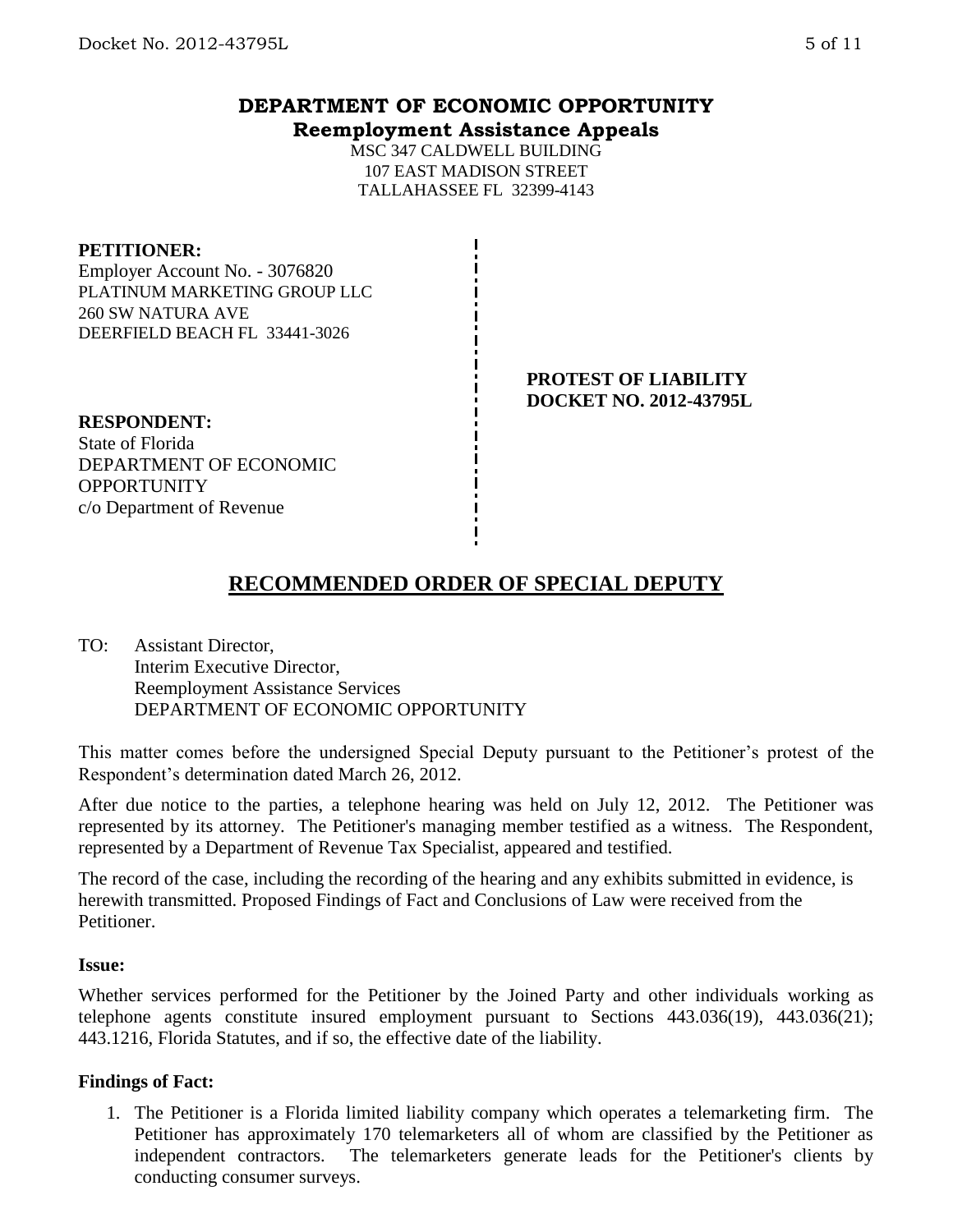- 2. The day to day operation of the Petitioner's business is managed by the Petitioner's managing member. In addition the Petitioner has call center managers who assist the telemarketers by answering any questions that the telemarketers may have.
- 3. For federal income tax purposes the Petitioner has elected to be taxed as a partnership.
- 4. The Joined Party worked for the Petitioner as a telemarketer from December 12, 2011, until January 3, 2012.
- 5. The Petitioner interviews each applicant who responds to a help wanted advertisement placed by the Petitioner. If an applicant is selected by the Petitioner, the Petitioner obtains a telemarketing license for the applicant which allows the applicant to perform telemarketing services for the Petitioner. The cost of the license is \$50 which is paid by the Petitioner. The applicant is required to sign an *Independent Contractor Agreement* and is required to complete a two to three week training program provided by the Petitioner.
- 6. The Joined Party signed the *Independent Contractor Agreement* on December 12, 2011. The Agreement was not signed by the Petitioner until December 22, 2011.
- 7. The *Independent Contractor Agreement* provides that the Joined Party is engaged as an independent contractor and not as an employee, that the Petitioner is not responsible for the payment of any payroll taxes, workers' compensation, or other payroll related deductions. The Agreement provides that the Petitioner will determine the commission rates and that the Joined Party is not entitled to a draw against commissions. The Agreement provides that the Joined Party is required to perform services during such hours and at such locations as designated by the Petitioner and in the sole discretion of the Petitioner. The Petitioner, in its sole discretion, may provide office facilities and supplies. The Joined Party is free to engage in outside employment. Either party may terminate the relationship at any time upon notice given by one party to the other.
- 8. Since the Joined Party was in the Petitioner's mandatory training program during her entire period of work, the Petitioner determined the work schedule. The training took place at the Petitioner's call center. The Petitioner provided the Joined Party with a computer containing proprietary software. The computer automatically dialed the prospects and the Joined Party was required to read a script to the prospects, without deviation. The proprietary software program told the Joined Party what to do and how to do it. The calls were monitored by a call center manager who was able to send messages to the Joined Party while the Joined Party was on the telephone. The computer program logged the hours worked by the Joined Party. The Joined Party's commission rate was determined by the Petitioner based on the Joined Party's hours worked, efficiency, and performance.
- 9. The work performed by the Joined Party required only basic telephone and computer skills. However, the majority of the Petitioner's new hires "flunk out" of the training program before completion.
- 10. The Joined Party was required to personally perform the work. The Joined Party was not free to hire others to perform the work for her unless the substitute was interviewed by the Petitioner and completed the Petitioner's training program.
- 11. No earnings were paid to the Joined Party during 2011. Although the Joined Party's last day of work for the Petitioner was on January 3, 2012, the Petitioner paid the Joined Party \$390.00 in commissions during 2012. No taxes were withheld from the pay.
- 12. Following her separation from the Petitioner the Joined Party reopened an existing claim for unemployment compensation benefits. An investigation was issued to the Department of Revenue to determine "for adjudication purposes" if the Joined Party performed services for the Petitioner as an employee or as an independent contractor. Upon receipt of the investigation the Department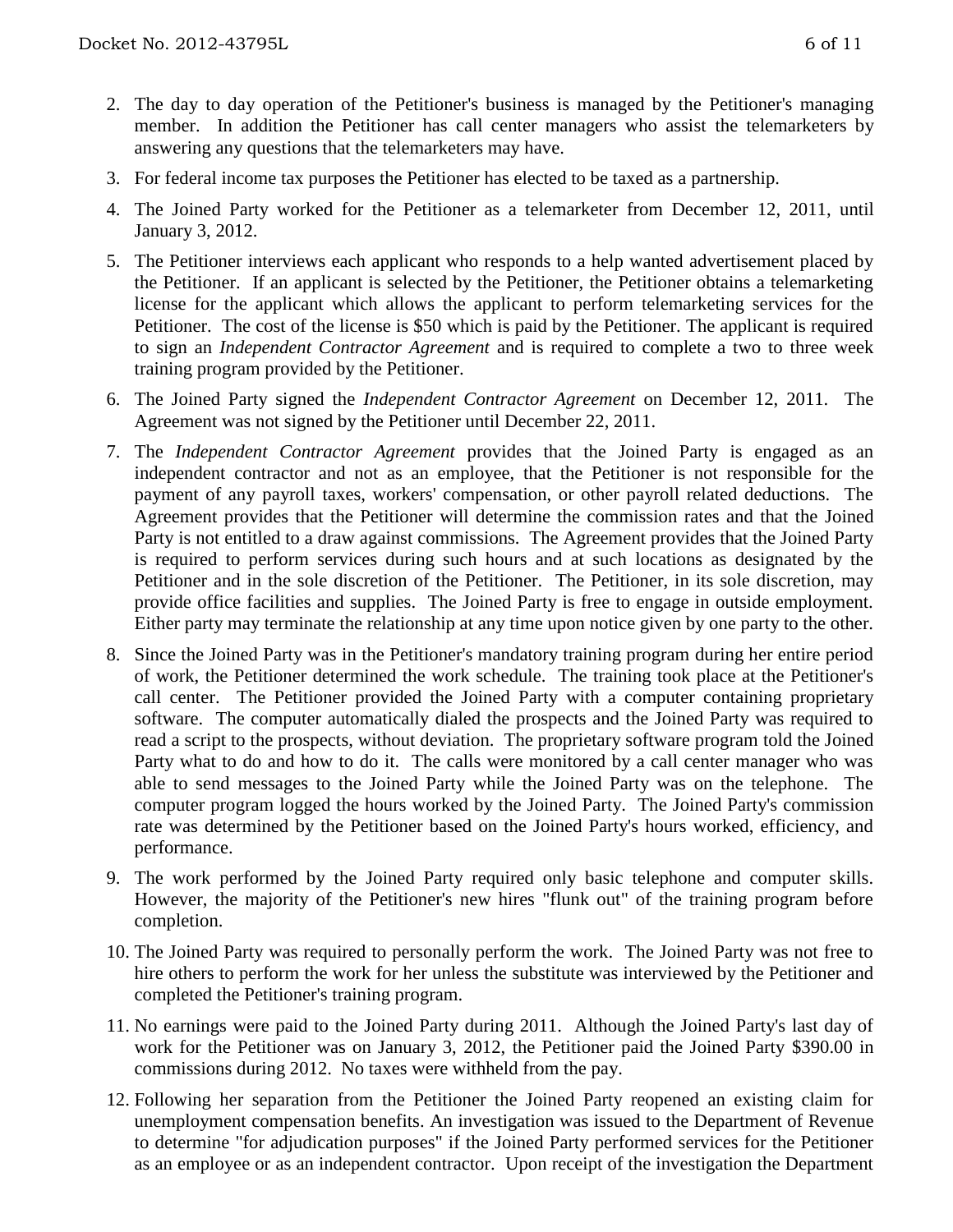of Revenue determined that the Petitioner had not previously registered for payment of unemployment compensation tax.

13. By determination dated March 26, 2012, the Department of Revenue notified the Petitioner that the persons performing services for the Petitioner as telephone agents are the Petitioner's employees retroactive to March 1, 2011. The Petitioner filed a timely protest by mail postmarked April 13, 2012.

## **Conclusions of Law:**

- 14. The issue in this case, whether services performed for the Petitioner by the Joined Party and other individuals as telephone agents constitute employment subject to the Florida Unemployment Compensation Law, is governed by Chapter 443, Florida Statutes. Section 443.1216(1)(a)2., Florida Statutes, provides that employment subject to the chapter includes service performed by individuals under the usual common law rules applicable in determining an employer-employee relationship.
- 15. The Supreme Court of the United States held that the term "usual common law rules" is to be used in a generic sense to mean the "standards developed by the courts through the years of adjudication." United States v. W.M. Webb, Inc., 397 U.S. 179 (1970).
- 16. The Supreme Court of Florida adopted and approved the tests in 1 Restatement of Law, Agency 2d Section 220 (1958), for use to determine if an employment relationship exists. See Cantor v. Cochran, 184 So.2d 173 (Fla. 1966); Miami Herald Publishing Co. v. Kendall, 88 So.2d 276 (Fla. 1956); Magarian v. Southern Fruit Distributors, 1 So.2d 858 (Fla. 1941); see also Kane Furniture Corp. v. R. Miranda, 506 So.2d 1061 (Fla. 2d DCA 1987). In Brayshaw v. Agency for Workforce Innovation, et al; 58 So.3d 301 (Fla. 1st DCA 2011) the court stated that the statute does not refer to other rules or factors for determining the employment relationship and, therefore, the Department is limited to applying only Florida common law in determining the nature of an employment relationship.
- 17. Restatement of Law is a publication, prepared under the auspices of the American Law Institute, which explains the meaning of the law with regard to various court rulings. The Restatement sets forth a nonexclusive list of factors that are to be considered when judging whether a relationship is an employment relationship or an independent contractor relationship.
- 18. 1 Restatement of Law, Agency 2d Section 220 (1958) provides:
	- (1) A servant is a person employed to perform services for another and who, in the performance of the services, is subject to the other's control or right of control.
	- (2) The following matters of fact, among others, are to be considered:
		- (a) the extent of control which, by the agreement, the business may exercise over the details of the work;
		- (b) whether or not the one employed is engaged in a distinct occupation or business;
		- (c) the kind of occupation, with reference to whether, in the locality, the work is usually done under the direction of the employer or by a specialist without supervision;
		- (d) the skill required in the particular occupation;
		- (e) whether the employer or the worker supplies the instrumentalities, tools, and the place of work for the person doing the work;
		- (f) the length of time for which the person is employed;
		- $(g)$  the method of payment, whether by the time or by the job;
		- (h) whether or not the work is a part of the regular business of the employer;
		- (i) whether or not the parties believe they are creating the relation of master and servant;
		- (j) whether the principal is or is not in business.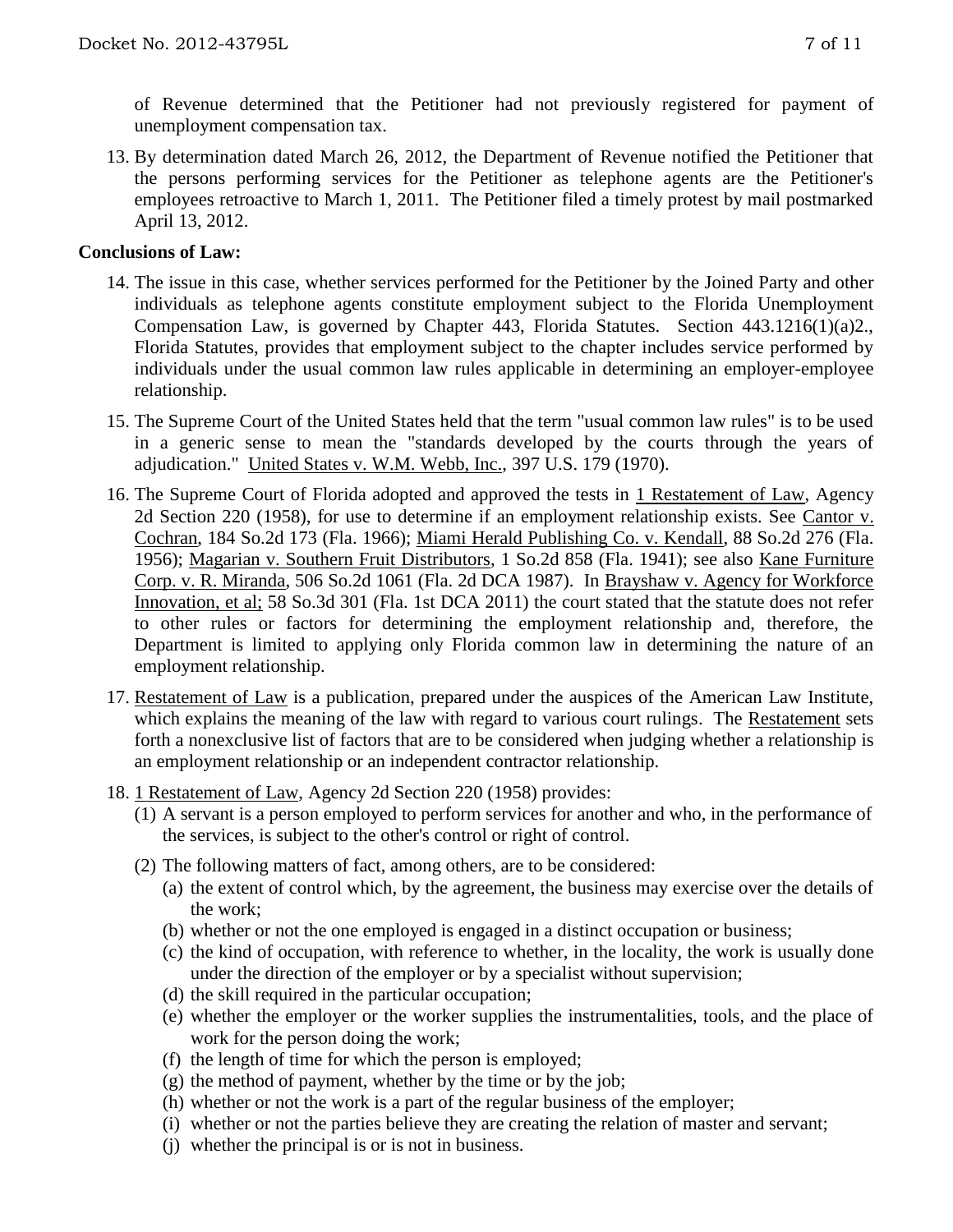- 19. Comments in the Restatement explain that the word "servant" does not exclusively connote manual labor, and the word "employee" has largely replaced "servant" in statutes dealing with various aspects of the working relationship between two parties.
- 20. In Department of Health and Rehabilitative Services v. Department of Labor & Employment Security, 472 So.2d 1284 (Fla. 1<sup>st</sup> DCA 1985) the court confirmed that the factors listed in the Restatement are the proper factors to be considered in determining whether an employer-employee relationship exists. However, in citing La Grande v. B&L Services, Inc., 432 So.2d 1364, 1366 (Fla.  $1<sup>st</sup>$  DCA 1983), the court acknowledged that the question of whether a person is properly classified an employee or an independent contractor often can not be answered by reference to "hard and fast" rules, but rather must be addressed on a case-by-case basis.
- 21. The Petitioner operates a telemarketing business which contacts prospects to generate sales leads for the Petitioner's clients. The Joined Party was a telemarketer who was being trained by the Petitioner to contact the prospects for the Petitioner to obtain the sales leads for the Petitioner's clients. The work performed by the Joined Party was not separate and distinct from the Petitioner's business but was an integral and necessary part of the Petitioner's business.
- 22. The Joined Party's period of work with the Petitioner was brief and consisted of attending mandatory training provided by the Petitioner. During the training the Joined Party's activities were closely monitored and controlled. Training, by its very nature, is control because it specifies how the work must be performed. The Petitioner determined the place of work, the days and hours of work, as well as how the work was to be performed. The Joined Party was required to adhere to a script. The commission rate was determined by the Petitioner based on the hours worked as well as the Joined Party's performance. The Petitioner provided everything that was needed to perform the work, including the telemarketing license. No evidence was submitted to show that the Joined Party had any expenses in connection with the work.
- 23. The Joined Party signed an *Independent Contractor Agreement* which states that the Joined Party is an independent contractor and not an employee. The Florida Supreme Court held that in determining the status of a working relationship, the agreement between the parties should be examined if there is one. The agreement should be honored, unless other provisions of the agreement, or the actual practice of the parties, demonstrate that the agreement is not a valid indicator of the status of the working relationship. Keith v. News & Sun Sentinel Co., 667 So.2d 167 (Fla. 1995). In Justice v. Belford Trucking Company, Inc., 272 So.2d 131 (Fla. 1972), a case involving an independent contractor agreement which specified that the worker was not to be considered the employee of the employing unit at any time, under any circumstances, or for any purpose, the Florida Supreme Court commented "while the obvious purpose to be accomplished by this document was to evince an independent contractor status, such status depends not on the statements of the parties but upon all the circumstances of their dealings with each other."
- 24. The work performed by the Joined Party did not require any special skill or knowledge. The greater the skill or special knowledge required to perform the work, the more likely the relationship will be found to be one of independent contractor. Florida Gulf Coast Symphony v. Florida Department of Labor & Employment Sec., 386 So.2d 259 (Fla. 2d DCA 1980)
- 25. The Petitioner paid the Joined Party a commission based on the Joined Party's sales. The Agreement provides that the Petitioner had the sole discretion to determine the commission rate. Section 443.1217(1), Florida Statutes, provides that the wages subject to the Unemployment Compensation Law include all remuneration for employment including commissions.
- 26. Either party had the right to terminate the relationship at any time and for any reason. That fact reveals the existence of an at-will relationship, typical of an employer-employee relationship. In Cantor v. Cochran, 184 So.2d 173 (Fla. 1966), the court in quoting 1 Larson, Workmens' Compensation Law, Section 44.35 stated: "The power to fire is the power to control. The absolute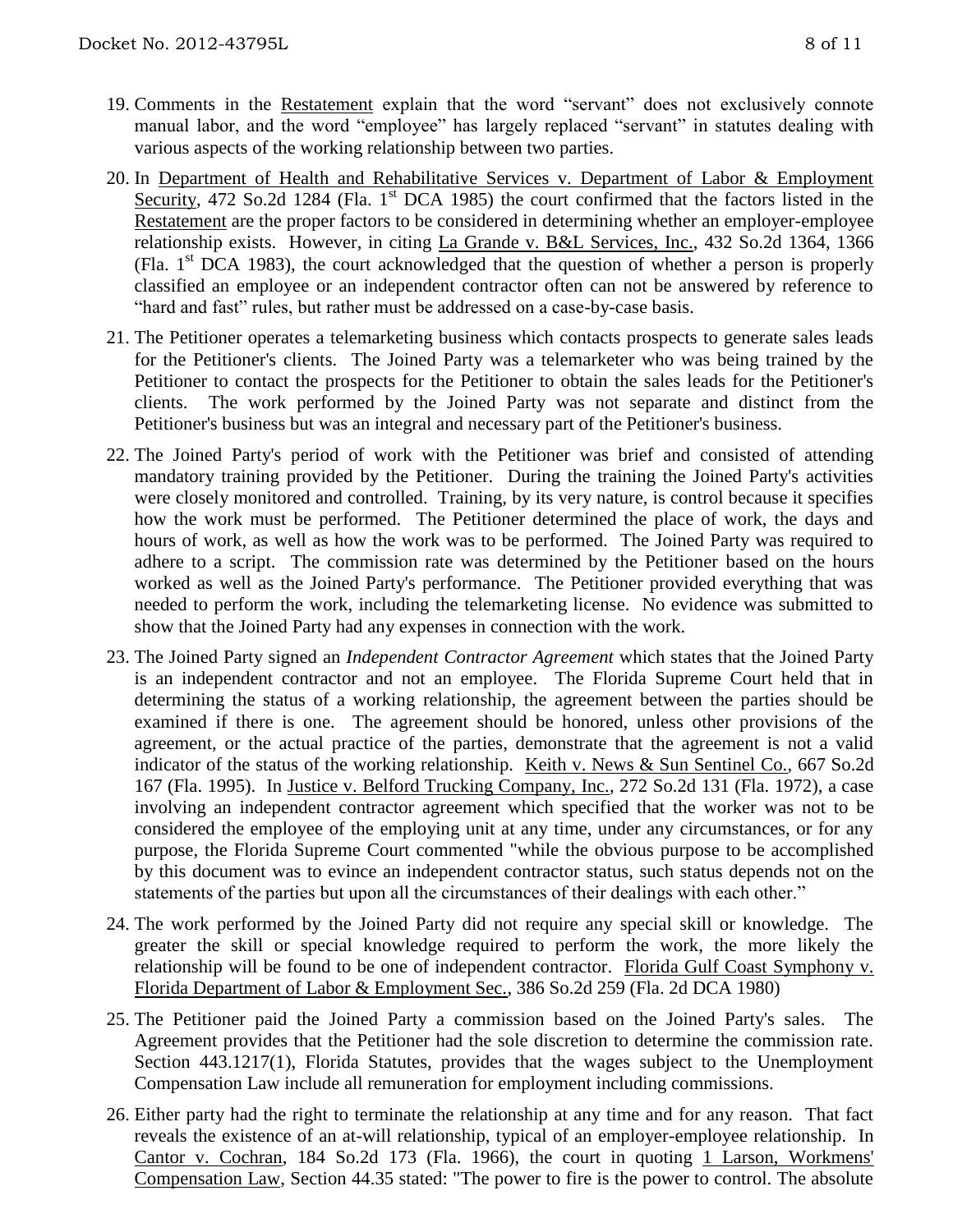right to terminate the relationship without liability is not consistent with the concept of independent contractor, under which the contractor should have the legal right to complete the project contracted for and to treat any attempt to prevent completion as a breach of contract."

- 27. The *Independent Contractor Agreement* establishes the Petitioner's right, in the Petitioner's sole discretion, to control the hours of work, the place of work, the rate of pay, and the provision of equipment and supplies. Of all the factors, the right of control as to the mode of doing the work is the principal consideration. VIP Tours v. State, Department of Labor and Employment Security, 449 So.2d 1307 (Fla. 5th DCA 1984)
- 28. In Adams v. Department of Labor and Employment Security, 458 So.2d 1161 (Fla. 1st DCA 1984), the Court held that if the person serving is merely subject to the control of the person being served as to the results to be obtained, he is an independent contractor. If the person serving is subject to the control of the person being served as to the means to be used, he is not an independent contractor. It is the right of control, not actual control or interference with the work which is significant in distinguishing between an independent contractor and a servant. The Court also determined that the Department had authority to make a determination applicable not only to the worker whose unemployment benefit application initiated the investigation, but to all similarly situated workers.
- 29. The evidence presented in this case affirmatively establishes that the Joined Party performed services for the Petitioner as an employee and not as an independent contractor. However, due to the Joined Party's brief period of employment and the fact that the Joined Party was in a training program for the entire period, there is an insufficient nexus between the Joined Party and the entire working class to determine that all of the telemarketers are the Petitioner's employees.
- 30. Section 443.1215, Florida States, provides:
	- (1) Each of the following employing units is an employer subject to this chapter:
		- (a) An employing unit that:
			- 1. In a calendar quarter during the current or preceding calendar year paid wages of at least \$1,500 for service in employment; or
			- 2. For any portion of a day in each of 20 different calendar weeks, regardless of whether the weeks were consecutive, during the current or the preceding calendar year, employed at least one individual in employment, irrespective of whether the same individual was in employment during each day.
- 31. The Petitioner did not pay any wages to the Joined Party until the first quarter 2012. The wages, however, do not equal at least \$1,500. Since it has not been determined that the services performed by the other telemarketers constitute insured employment there is no evidence to show that the Petitioner paid wages of at least \$1,500 during a calendar quarter. The Joined Party began her employment on December 12, 2011. Thus, the Joined Party performed services for the Petitioner for only three weeks during 2011.
- 32. Section 443.036(20)(c), Florida Statutes provides that a person who is an officer of a corporation, or a member of a limited liability company classified as a corporation for federal income tax purposes, and who performs services for the corporation or limited liability company in this state, regardless of whether those services are continuous, is deemed an employee of the corporation or the limited liability company during all of each week of his or her tenure of office, regardless of whether he or she is compensated for those services. Services are presumed to be rendered for the corporation in cases in which the officer is compensated by means other than dividends upon shares of stock of the corporation owned by him or her.
- 33. The Petitioner is a limited liability company which for federal income tax purposes is classified as a partnership. Thus, the services performed for the Petitioner by the managing member do not constitute employment subject to the Florida Unemployment Compensation Law. The evidence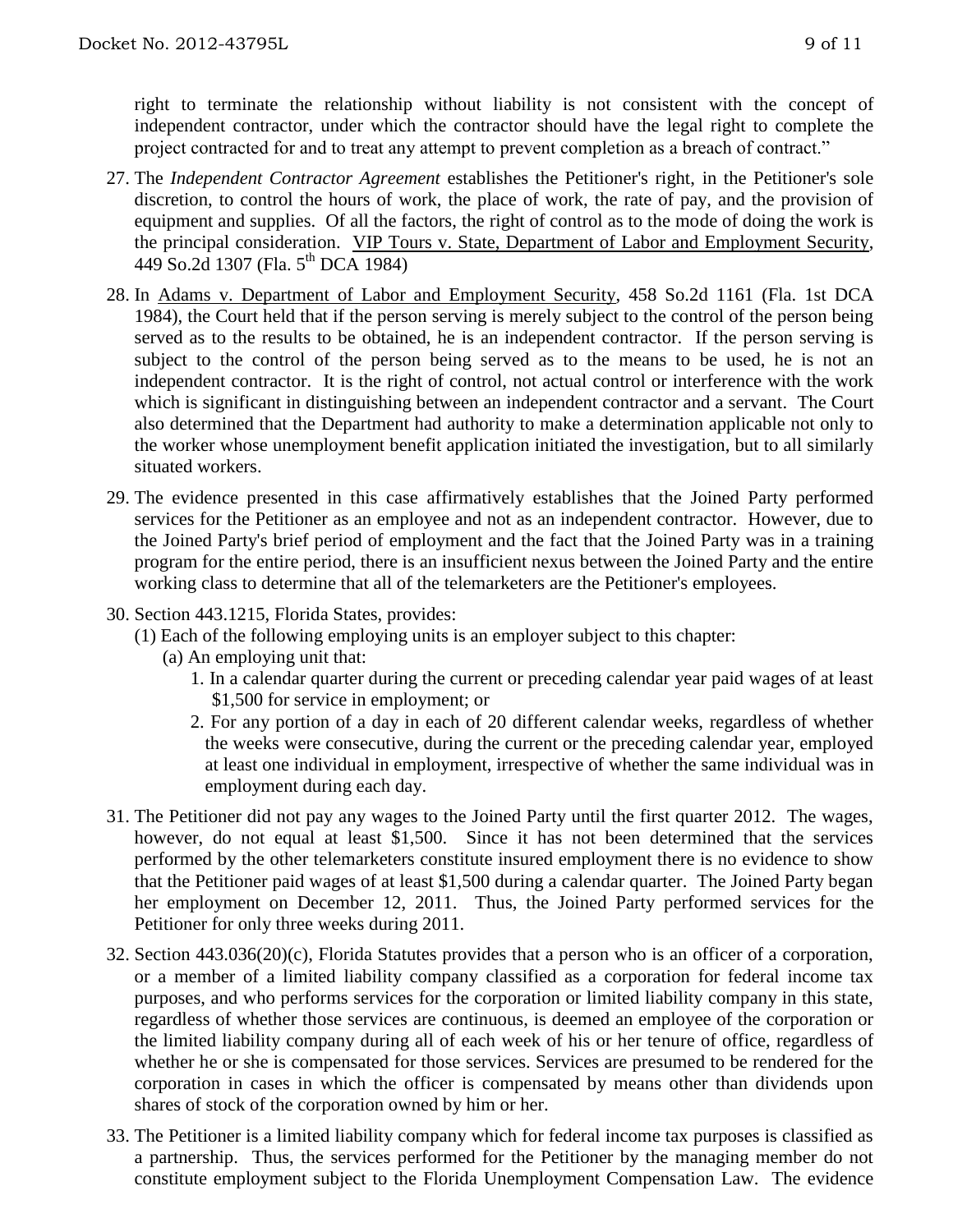does not support a conclusion that the Petitioner has established liability for payment of unemployment compensation taxes on the wages paid to the Joined Party.

**Recommendation:** It is recommended that the determination dated March 26, 2012, be MODIFIED to pertain only to the Joined Party rather than the entire class of telemarketer and that the retroactive date be MODIFIED to December 12, 2011. As modified it is recommended that the determination holding that the Joined Party performed services for the Petitioner as an employee be AFFIRMED. It is recommended that it be found that the Petitioner has not established liability for payment of unemployment tax based on the services performed by the Joined Party.

Respectfully submitted on August 2, 2012.



R. O. SMITH, Special Deputy Office of Appeals

A party aggrieved by the *Recommended Order* may file written exceptions to the Director at the address shown above within fifteen days of the mailing date of the *Recommended Order*. Any opposing party may file counter exceptions within ten days of the mailing of the original exceptions. A brief in opposition to counter exceptions may be filed within ten days of the mailing of the counter exceptions. Any party initiating such correspondence must send a copy of the correspondence to each party of record and indicate that copies were sent.

Una parte que se vea perjudicada por la *Orden Recomendada* puede registrar excepciones por escrito al Director Designado en la dirección que aparece arriba dentro de quince días a partir de la fecha del envío por correo de la *Orden Recomendada*. Cualquier contraparte puede registrar contra-excepciones dentro de los diez días a partir de la fecha de envió por correo de las excepciones originales. Un sumario en oposición a contra-excepciones puede ser registrado dentro de los diez días a partir de la fecha de envío por correo de las contra-excepciones. Cualquier parte que dé inicio a tal correspondencia debe enviarle una copia de tal correspondencia a cada parte contenida en el registro y señalar que copias fueron remitidas.

Yon pati ke *Lòd Rekòmande* a afekte ka prezante de eksklizyon alekri bay Direktè Adjwen an lan adrès ki parèt anlè a lan yon peryòd kenz jou apati de dat ke *Lòd Rekòmande* a te poste a. Nenpòt pati ki fè opozisyon ka prezante objeksyon a eksklizyon yo lan yon peryòd dis jou apati de lè ke objeksyon a eksklizyon orijinal yo te poste. Yon dosye ki prezante ann opozisyon a objeksyon a eksklizyon yo, ka prezante lan yon peryòd dis jou apati de dat ke objeksyon a eksklizyon yo te poste. Nenpòt pati ki angaje yon korespondans konsa dwe voye yon kopi kourye a bay chak pati ki enplike lan dosye a e endike ke yo te voye kopi yo.

Shinus F

**SHANEDRA Y. BARNES, Special Deputy Clerk Example 2, 2012** 

**Date Mailed:**